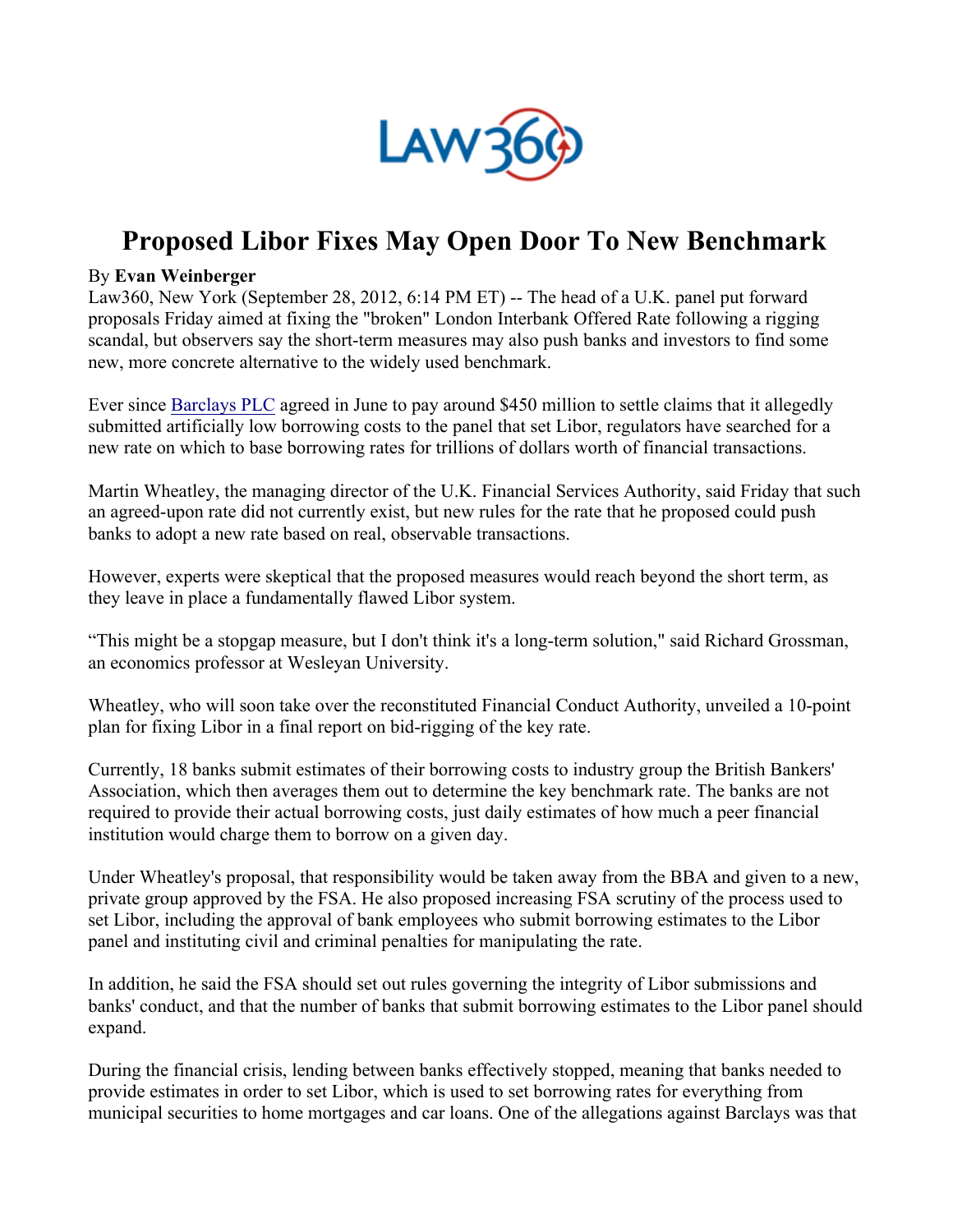it artificially lowered its estimates in order to avoid looking weak in the marketplace.

Although there had been a growing cry from regulators in the U.S., in particular U.S. Commodity Futures Trading Commission Chairman Gary Gensler, for ditching Libor in favor of a benchmark rate based on actual transactions, Wheatley said Friday that there was not currently such an option available that could replace Libor.

Instead, he said that banks could submit borrowing estimates, but that there should be controls placed on them to make sure that they are based in reality.

"Some degree of judgment will have to be retained, because even in the more liquid markets there is not enough daily data available to have a system in place that is entirely based on market transactions, particularly in times of stress," he said.

There was wide agreement Friday that the steps taken by Wheatley were a good start at bringing trust back into Libor, and the financial markets generally.

"There was little option but to recommend a highly regulated approach to setting and governing Libor as anything less would not have answered the depth of public concern," Iwan Griffiths of auditing firm PricewaterhouseCoopers in the U.K. said in a statement.

But while having closer regulatory scrutiny and stiff penalties for manipulation could work to keep some honesty in the rate, it may not prevent rigging in all cases, added John A. James, the executive director of the Center for Global Governance, Reporting and Regulation at Pace University's Lubin School of Business.

"It brings the regulator closer to the action and it brings the number crunchers and threatens them with criminal penalties," he said.

Along with still relying on banks to submit their own borrowing costs, albeit with more supervision and controls, the Wheatley review highlighted the fundamental flaw within Libor: In stressed situations like the global financial crisis, banks do not lend to each other. That makes it impossible for banks to give firm borrowing costs and opens the door to manipulation as they put forward their estimates to the Libor panel, Grossman said.

"The self-reporting, it just creates so many problems that I don't think it's viable in the long run," he said.

Wheatley's reforms may only be needed in the short-term as markets move toward a new benchmark based on real transactions, Grossman said.

Gensler has been pushing for the use of global swap indexes, like one called the overnight index swap rate, but other new rate benchmarks could be used, Grossman said.

"If there's a market-based rate, there's not that much room for cheating," he said.

Libor itself was created by banks. As the markets process Wheatley's proposed changes to Libor, the lack of faith in bank estimates and the problems caused by a lack of interbank lending could push the market to migrate to a new standard, Griffiths said.